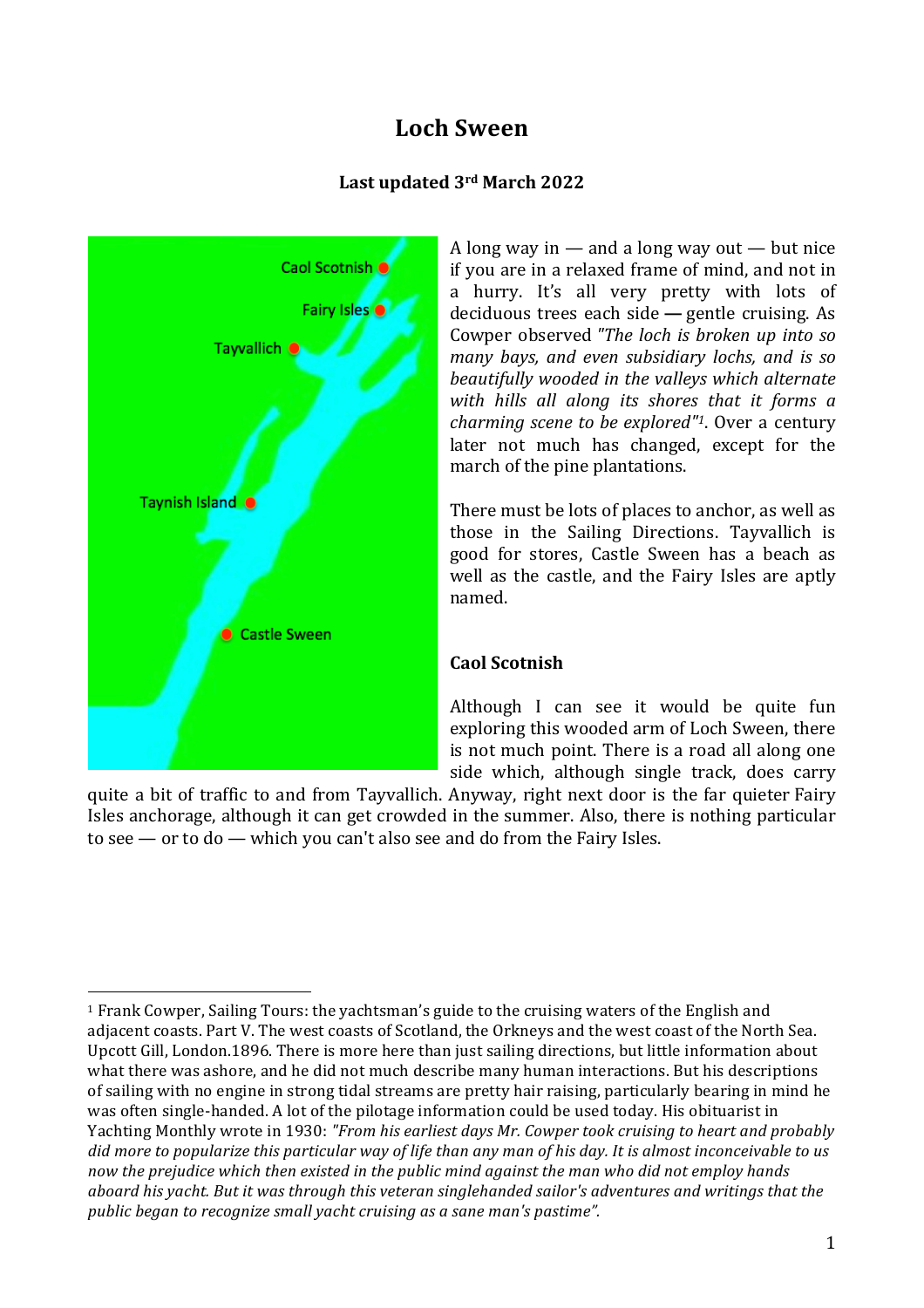### **Castle Sween**

There are only two reasons to linger in this tanchorage — you are either very keen on castles, or you want an emergency beach-stop for the children. Otherwise avert your eyes from the huge caravan park which dominates the whole place. And beware the speeding jet skis. Castle Sween**<sup>2</sup>** itself is very ancient, built in the late 12th century, modified over the years and then abandoned in the mid 17th century. It still stands bound to its rock and no doubt will continue to do so for long after the caravans have disintegrated.

## **Fairy Isles**

The name is apt. The dark green interlocking lagoons separated by small islands and dotted with rocks is indeed a magical place. Altogether a delightful spot. The anchorage is surrounded by enough deciduous trees that you don't really notice the dreary conifers of Knapdale forest. There is a forest road along its edge if you want a bit of a walk through the woods. On a still evening take a row around in the tender to look at the seals and birds — not surprisingly this place is a Scottish Wildlife Trust reserve3. On a hot afternoon explore the shallow lagoon just to the north of the main anchorage and try and spot the flatfish, starfish, crabs and tiny shrimp-like creatures scuttling around on the seabed. In short, just dawdle. And watch out for the ospreys which definitely have a nest hereabouts.

# **Taynish Island**

A neat little lunch-stop half way up Loch Sween, or for overnight. Just up the bay there is a strange circular and castellated structure, not a boathouse, but some sort of Victorian (I imagine) bathhouse. It belongs to whoever owns the mostly 17th century and attractive Taynish House**<sup>4</sup>** above the anchorage, which all looks a bit private, as does the nearer 'Round House' which is actually octagonal and was once a dairy and then a gun-room. The farm buildings are derelict. It is all so far away and private that it was once, it is said, the hideaway for the future King Edward VII's mistress (and I imagine for the mistresses of other posh blokes too). It is where John Lorne Campbell spent his childhood, the man who bought and then gave away Canna. Walking along the shore is nice, as well exploring the Taynish National Nature Reserve<sup>5</sup> which stretches all the way to Tayvallich — loads of nature and lovely walks<sup>6</sup>.

 

<sup>2</sup> https://en.wikipedia.org/wiki/Castle\_Sween

<sup>3</sup> https://www.scotland.com/attractions/nature-reserves/fairy-isles-reserve/

<sup>4</sup> https://vimeo.com/139571266

<sup>5</sup> https://www.nature.scot/sites/default/files/2018-02/Taynish%20NNR%20-

<sup>%20</sup>The%20Story%20of.pdf

<sup>6</sup> https://www.walkhighlands.co.uk/argyll/taynish.shtml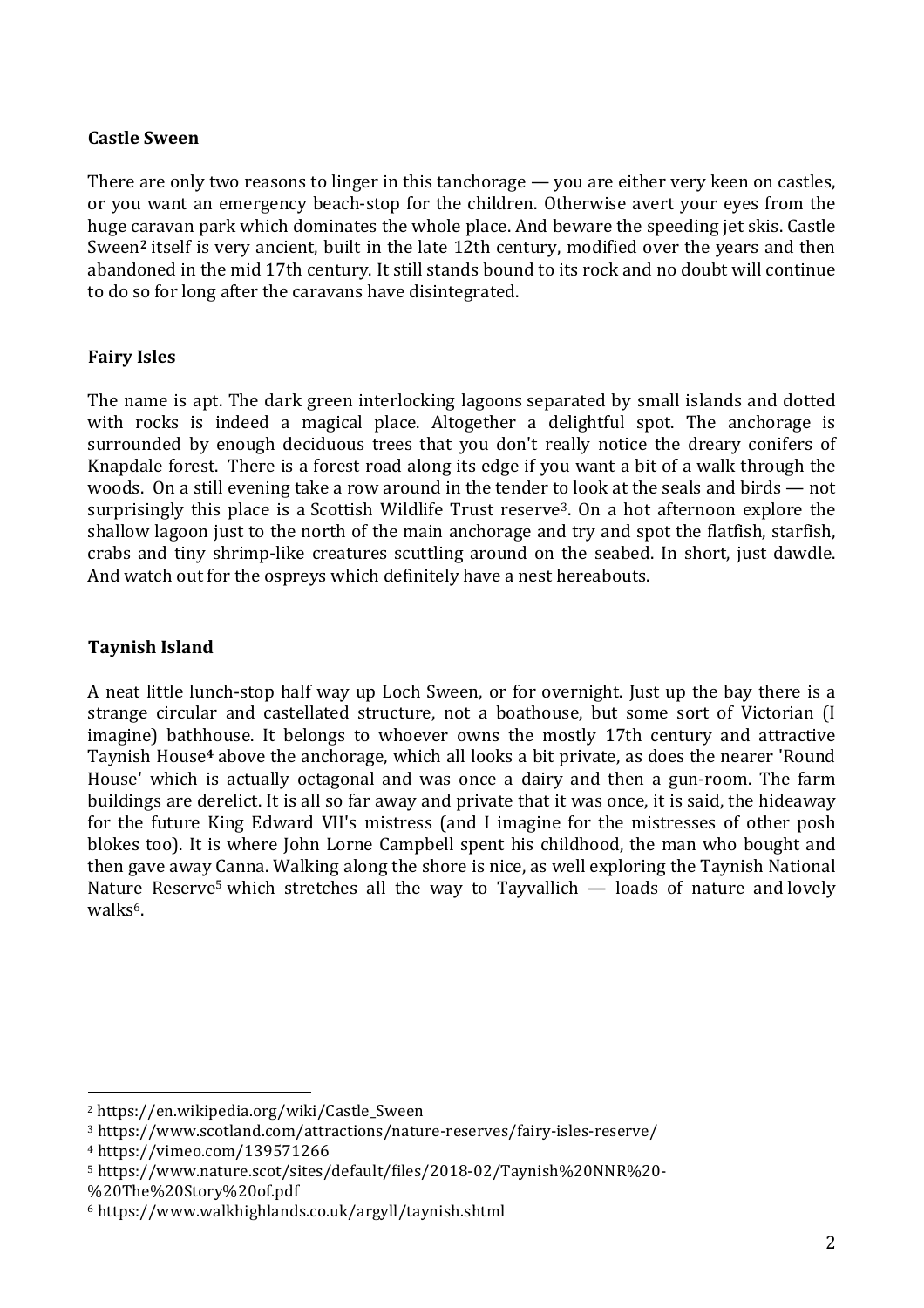### **Tayvallich**

*On its west shore, round a little bay, island-locked, straggles the village of Tayvallich, a perfect anchorage, where on the wildest day you may ride secure while the seas make white tumult on the other side of the protecting rock-spit". <sup>7</sup> wrote* John McLintock, in 1938. A bit different these days. If you could now imagine Tayvallich<sup>8</sup> without all the moorings, none of which seem to be available for visitors, and particularly without the characterless modern houses outnumbering the older much more charming cottages, then it would indeed be 'a perfect anchorage'. Later, in the 1930s, Capt Harvey was writing: *"the builders of the new houses have not been very happy in their choice of materials"9.* 'Pevsner' puts it even better *— "A ring of indifferent holiday cottages now outnumbering the few surviving old rubble cottages. From the north caravans advance ominously"10.* The late 19th century church reflects well the takeover by the new at the expense of the old — I hope there was a good reason to replace half the wooden pews and their lovely polished brass umbrella stands with horrible modern chairs.

Sadly, there is almost no space to anchor and the pontoon can only be used for a one hour stay<sup>11</sup>, as long as you don't leave the boat, so dropping in for coffee and some shopping is problematic, as would having a meal at the inn. Anchoring just outside the enclosed bay is however an option, if a little distant from the city centre.

There is a small but useful shop which can come in handy for fresh milk, and an excellent coffee shop<sup>12</sup> with a deck overlooking the bay but now only opening over weekends and Mondays (I think). Certainly there is a strong sense of community here with a sailing club, camera club and art classes.

One plus is the Tayvallich Inn<sup>13</sup> although since it changed hands in late 2009 and then again in 2017 I have not been there (ph 01546 870282). However, it is one of only 16 pubs listed in

 

 $7$  West Coast Cruising. John McLintock, Blackie and Son, Glasgow, 1938 is a between the wars account of not so much cruises in chronological order, but of the author's experiences on the west coast. However, there is too much history, fairy tales and misty Celtic legends for my taste, all dressed up in purple prose. Nonetheless, it gives a good idea of what the anchorages were like, along with some pilotage information. Curiously we are told nothing of what sort of boat he sailed, or with whom, and nor did he tell us anything about the people he met along the way. Or himself.

<sup>8</sup> https://www.tayvallich.com/

<sup>&</sup>lt;sup>9</sup> Sailing Orders. Practical instruction to yachtsman, illustrated by the author's cruises on the West Coast of Scotland. Capt J R Harvey, Alexander Maclehose, London 1935. What it says on the cover, well written descriptions of summer holidays on not much money, and even without a 'paid hand' *"my young family and I have always managed somehow"*. There is also a lot of technical stuff on charts and how to make them, navigation, compass deviation, how to organise a boat — most of which is not that interesting. But information about many of the anchorages is still relevant. As was so common in those days the engine was unreliable and a lot of time was spent towing the boat with the dinghy, and by horse or even manpower along the Crinan canal.

 $10$  'Pevsner' is my generic term for all those wonderfully detailed books about the buildings of England, Scotland, Ireland and Wales which were started by Nikolaus Pevsner, the architectural historian, and written between 1951 and 1974. The two volumes you need for these anchorages are Argyll and Bute by Frank Arneil Walker, Penguin Books 1992, and Highlands and Islands by John Gifford, Yale University press, 2003.

<sup>11</sup> https://www.tayvallich.com/sailing/visiting-yachts

<sup>12</sup> https://www.facebook.com/tayvallichcafe/

<sup>13</sup> https://www.tayvallichinn.com/